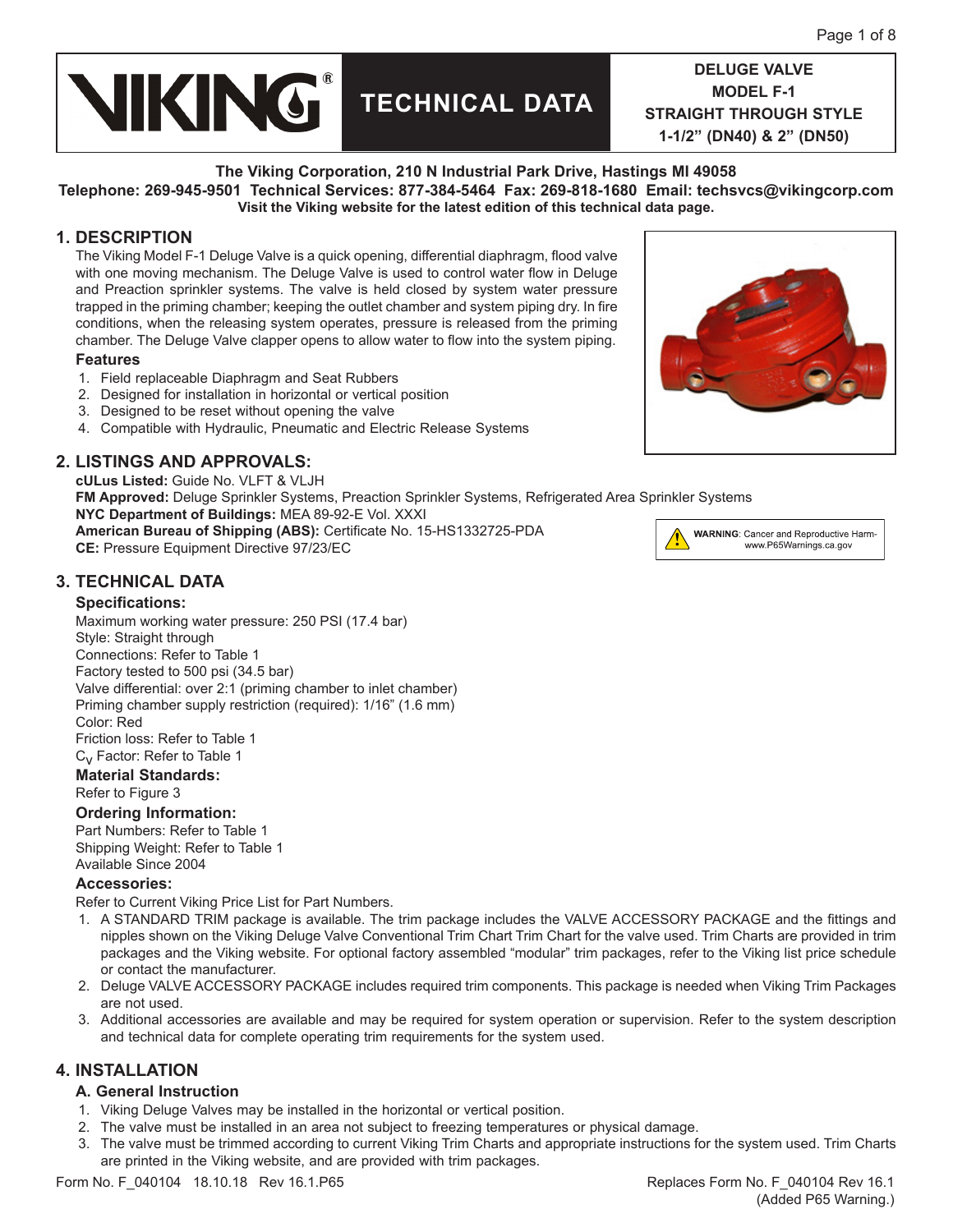# **TECHNICAL DATA**

**DELUGE VALVE MODEL F-1 STRAIGHT THROUGH STYLE 1-1/2" (DN40) & 2" (DN50)** 

#### **The Viking Corporation, 210 N Industrial Park Drive, Hastings MI 49058 Telephone: 269-945-9501 Technical Services: 877-384-5464 Fax: 269-818-1680 Email: techsvcs@vikingcorp.com Visit the Viking website for the latest edition of this technical data page.**

| <b>DESCRIPTION</b> | <b>NOMINAL</b><br><b>SIZE</b> | <b>PART</b><br><b>NUMBER</b> | <b>FRICTION</b><br>LOSS* | <b>CV</b><br><b>FACTOR</b> | <b>SHIPPING WEIGHT</b> |  |
|--------------------|-------------------------------|------------------------------|--------------------------|----------------------------|------------------------|--|
| <b>Threaded</b>    |                               |                              |                          |                            |                        |  |
| Pipe O.D.          |                               |                              |                          |                            |                        |  |
| NPT 48mm           | $1\frac{1}{2}$                | 12126                        | 7 ft. (2.1 m)            | 66                         | 36 lbs. (16 kg)        |  |
| NPT 60mm           | 2"                            | 12059                        | 13 ft. $(3.9 \text{ m})$ | 93                         | 36.5 lbs. (16.5 kg)    |  |
| BSP 48mm           | <b>DN40</b>                   | 12682                        | 7 ft. $(2.1 \text{ m})$  | 66                         | 36 lbs. (16 kg)        |  |
| BSP 60mm           | <b>DN50</b>                   | 12686                        | 13 ft. $(3.9 \text{ m})$ | 93                         | 36.5 lbs. (16.5 kg)    |  |
| Groove/Groove      |                               |                              |                          |                            |                        |  |
| Pipe O.D.          |                               |                              |                          |                            |                        |  |
| 48 <sub>mm</sub>   | $1\frac{1}{2}$ " / DN40       | 12125                        | 7 ft. (2.1 m)            | 66                         | 36 lbs. (16 kg)        |  |
| 60 <sub>mm</sub>   | 2" / DN50                     | 12057                        | 13 ft. $(3.9 \text{ m})$ | 93                         | 36.5 lbs. (16.5 kg)    |  |

**VIKING®** 

| ala paye.                           |                             |  |  |  |  |
|-------------------------------------|-----------------------------|--|--|--|--|
|                                     | $Q = CV$<br>S               |  |  |  |  |
| $Q=$                                | Flow                        |  |  |  |  |
| $Cv =$                              | Flow Factor (GPM/1 PSI AP)  |  |  |  |  |
| $AP =$                              | Pressure Loss through Valve |  |  |  |  |
| S=                                  | Specific Gravity of Fluid   |  |  |  |  |
| † Fynressed in eguivalent length of |                             |  |  |  |  |

xpressed in equivalent length of pipe based on Hazen & Williams Formula. C-120

**Table 1 - Valve Part Numbers and Specifications**

- a. Remove all plastic protectors from the openings of the Deluge Valve.
- b. Apply a small amount of pipe joint compound or tape to the external threads of all pipe connections required. Take care not to allow any compound, tape, or other foreign matter inside any of the nipples or openings of the valve or trim components.
- c. Verify that all system components are rated for the water working pressure of the system.
- 4. Hydrostatic Test: The Model F-1 Deluge Valve is manufactured and listed for use at a maximum Water Working Pressure of 250 PSI (17.2 bar). The valve is factory tested at 500 PSI (34.5 bar). Model F-1 Deluge Valves may be hydrostatically tested at 300 PSI (20.7 bar) and/or 50 PSI (3.5 bar) above the normal Water Working Pressure, for limited periods of time (two hours), for the purpose of acceptance by the Authority Having Jurisdiction. If air testing is required, do not exceed 60 PSI (4.2 bar) air pressure.

#### **NOTE: NEVER CONDUCT THE HYDROSTATIC TEST AGAINST THE PRESSURE OPERATED RELIEF VALVE. (PORV) TEMPORARILY REMOVE THE PORV FROM THE TRIM AND PLUG TRIM OPENINGS WHILE CONDUCTING THE HYDROSTATIC TEST.**

#### **TRIM NOTE: DISCHARGE PIPING FROM THE AUXILIARY DRAIN VALVE, THE FLOW TEST VALVE, AND ALL SYSTEM DRAINS SHOULD BE KEPT SEPARATE. DO NOT CONNECT THE OUTLET OF THE DRIP CHECK TO ANY OTHER DRAIN.**

- 5. The priming line must be connected upstream of the system water supply main control valve or to a constant source of water at a pressure equal to the system water supply.
- 6. After the Deluge Valve is set, operation of the Deluge Valve requires the release of priming water from the priming chamber. This may be by automatic or manual operation of the release system. Viking Deluge Valves are compatible with hydraulic, pneumatic, and electric release systems.
	- a. Hydraulic Release Systems: See Figure 2 for the maximum allowable elevation of hydraulic release piping above the Deluge Valve. If the maximum height of hydraulic release piping exceeds the limit shown in Figure 2, use a Pneumatic or Electric Release System.
	- b. Pneumatic Release Systems: A Viking Pneumatic Actuator is required between the release system connection provided on deluge valve trim and pneumatic release Piping.
	- c. Electric Release: Solenoid Valves, System Control Panels, and Electrical Detectors must be compatible. Consult appropriate listing and/or approval guides.

**NOTE: FOR OPERATION AT WATER PRESSURES IN EXCESS OF 175 PSI, A 250-PSI RATED SOLENOID VALVE MUST BE USED. REFER TO APPROPRIATE VIKING TECHNICAL DATAPAGE FOR TYPE OF SYSTEM USED.**

## **CAUTION**

**Operation of Viking Deluge Valves by pressurizing the priming chamber with air pressure or any other pressurized gas is not recommended or approved.**

## **B. Placing the Valve in Service**

For Deluge Valves equipped with Conventional Deluge Valve Trim, follow steps 1 through 10 (and 11 & 12 if applicable) below. 1. Verify:

a. The system Main Water Supply Control Valve (D.1) is closed and the Deluge Valve is trimmed according to current Viking Trim Charts and schematic drawings for the system used.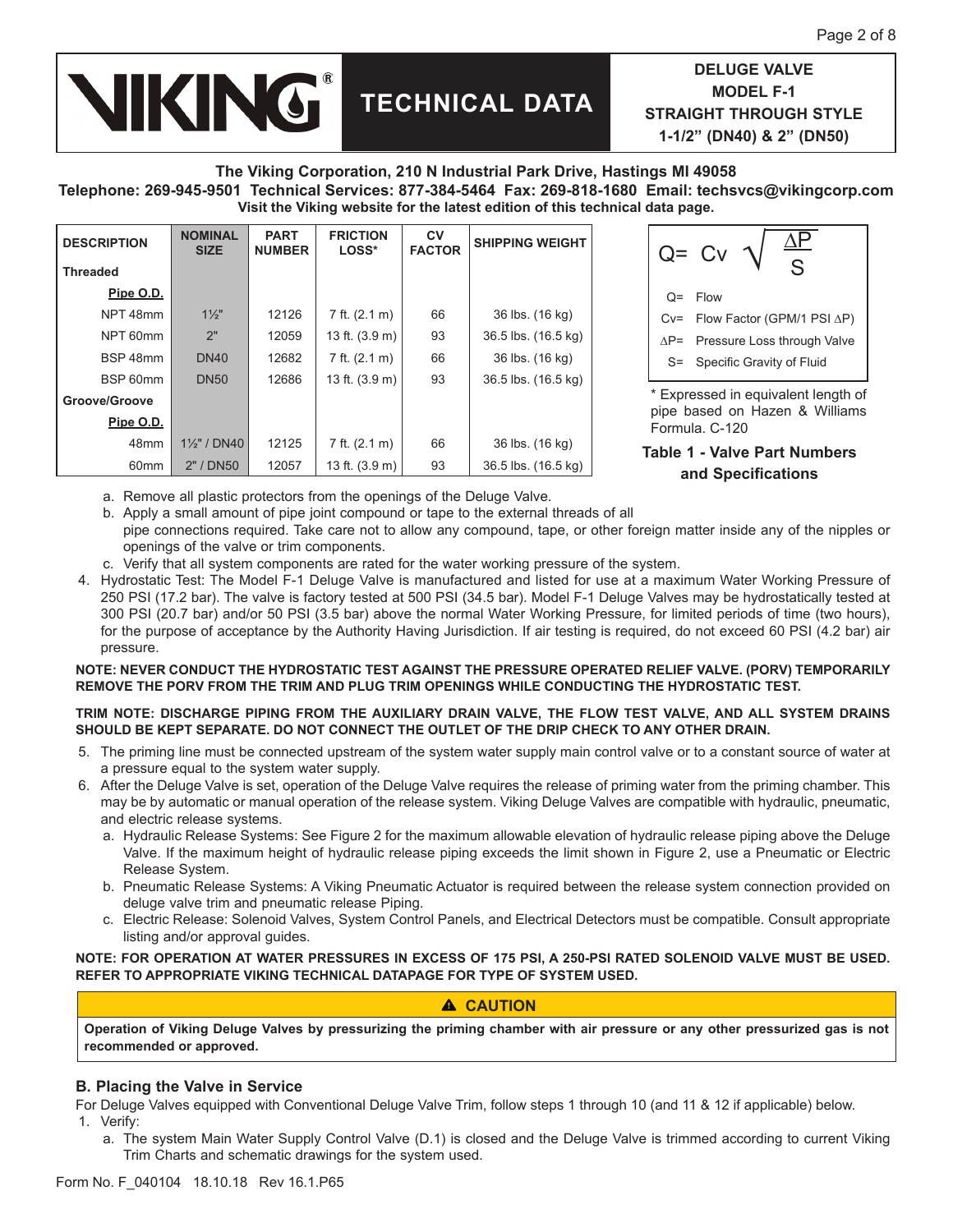

#### **The Viking Corporation, 210 N Industrial Park Drive, Hastings MI 49058**

**Telephone: 269-945-9501 Technical Services: 877-384-5464 Fax: 269-818-1680 Email: techsvcs@vikingcorp.com Visit the Viking website for the latest edition of this technical data page.**



-- Dashed lines indicate nipples and fittings included with trim. - Phantom lines indicate piping required, but not included with trim.

## **Figure 1 - Conventional Trim Components**

- 
- 
- 
- 
- 
- B.5 Pressure Operated Relief Valve (PORV) B.14 Drip Check Valve
- B.6 Alarm Shut Off Valve (Normally Open) B.15 Drain Cup
- B.7 Priming Pressure Water Gauge and Valve D.1 Water Supply Control Valve
- B.8 Drain Check Valve
- A.1 Deluge Valve **B.9** Emergency Release
- B.1 Priming Valve (Normally Open) B.10 Alarm Test Valve (Normally Closed)
- B.2 Strainer B.11 Flow Test Valve (Normally Closed)
- B.3 1/16" Restricted Orifice **B.12** Water Supply Pressure Water Gauge and Valve
- B.4 Spring Loaded Check Valve B.13 Auxiliary Drain Valve (Normally Closed)
	-
	-
	-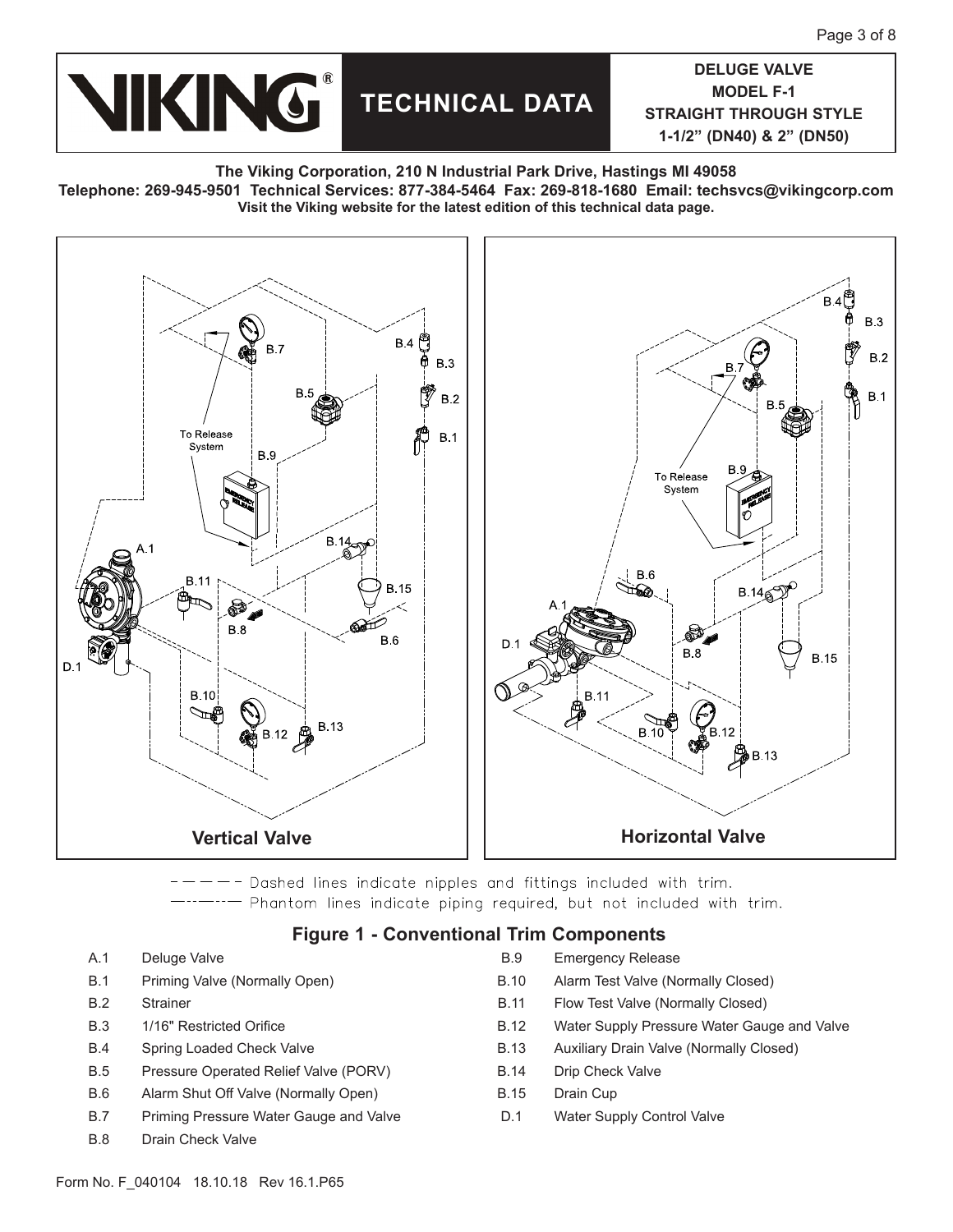## **VIKING® TECHNICAL DATA**

**DELUGE VALVE MODEL F-1 STRAIGHT THROUGH STYLE 1-1/2" (DN40) & 2" (DN50)** 

#### **The Viking Corporation, 210 N Industrial Park Drive, Hastings MI 49058 Telephone: 269-945-9501 Technical Services: 877-384-5464 Fax: 269-818-1680 Email: techsvcs@vikingcorp.com Visit the Viking website for the latest edition of this technical data page.**

- b. The system has been properly drained.
- c. Auxiliary Drain (B.13) is open.
- d. The Emergency Release (B.9) is closed.
- e. The system water supply piping is pressurized up to the closed Main Water Supply Control Valve (D.1) and the priming line is pressurized up to the closed Priming Valve (B.1).
- 2. For Systems equipped with:
	- a. Hydraulic Release Systems:
		- i. Verify that all releasing devices are set and that any Inspector's Test Valve and/or auxiliary drain valves are closed.
		- ii. Open Priming Valve (B.1). Allow the hydraulic release system to fill. When priming pressure gauge (B.7) indicates that the release piping and priming chamber pressure is equal to system supply pressure, proceed to step 3.
	- b. Pneumatic Release Systems:
		- i. Set the release system.
		- ii. Open Priming Valve (B.1). Proceed to step 3
	- c. Electric Release Systems:
		- i. Open Priming Valve (B.1).
		- ii. Set the electric release system. Proceed to step 3.
- 3. Open Flow Test Valve (B.11).
- 4. Partially open Main Water Supply Control Valve (D.1).
- 5. When full flow develops from the Flow Test Valve (B.11), close the Flow Test Valve. Verify that there is no flow from the open Auxiliary Drain (B.13).
- 6. Close Auxiliary Drain (B.13).
- 7. Fully open and secure the Main Water Supply Control Valve (D.1).
- 8. Verify that the Alarm Shut-off Valve (B.6) is open and that all other valves are in their normal operating position. (Refer to Figure 1, page 214b and/or Trim Charts and System Data for the system used.)
- 9. Depress the plunger of Drip Check (B.14). No water should flow from the Drip Check when the plunger is pushed.
- 10. Check for, and repair all leaks.
- 11. On new installations, those systems that have been placed out of service, or where new equipment has been installed, trip test the system to verify that all equipment functions properly. Refer to Annual Trip Tests, paragraph 6.II.C.
- 12. After completing a trip test, perform SEMI-ANNUAL maintenance.

#### **CAUTION**

**Performing a trip test results in operation of the Deluge Valve. Water will flow into the sprinkler piping. Take necessary precautions to prevent damage.** 

#### **C. Valve Removed From Service**

**NOTE: WHEN A VALVE HAS BEEN REMOVED FROM SERVICE AND IS SUBJECT TO FREEZING OR WILL BE OUT OF SERVICE FOR AN EXTENDED PERIOD OF TIME, ALL WATER MUST BE REMOVED FROM THE PRIMING CHAMBER, TRIM PIPING, WATER SUPPLY PIPING AND OTHER TRAPPED AREAS.**

#### **5. OPERATION** (Refer to Figure 3)

The Viking Model F-1 Deluge Valve has an inlet chamber, an outlet chamber and a priming chamber. The inlet chamber and outlet chamber are separated from the priming chamber by the clapper (5) and diaphragm (6).

#### **In the set condition:**

System pressure is supplied to the priming chamber through a restricted priming line (trim) equipped with a check valve. System water supply pressure trapped in the priming chamber holds the clapper (5) on seat (2) due to area differential design. Clapper (5) separates the inlet chamber from the outlet chamber, keeping the outlet chamber and system piping dry.

#### **In fire conditions:**

When the release system operates, pressure is released from the priming chamber faster than it is supplied through the restricted priming line. Water supply pressure in the inlet chamber forces the clapper (5) off from seat (2), allowing water to flow through the outlet and into the system and alarm devices.

#### **For Deluge Valves equipped with Conventional Trim:**

When the deluge valve operates, the air side of the PORV looses pressure, causing the PORV to operate. When the PORV operates, it continually vents the priming chamber to prevent the deluge valve from resetting even if the open releasing devices close. The deluge valve can only be reset after the system is taken out of service, and the outlet chamber of the deluge valve and associated trim piping is depressurized and drained.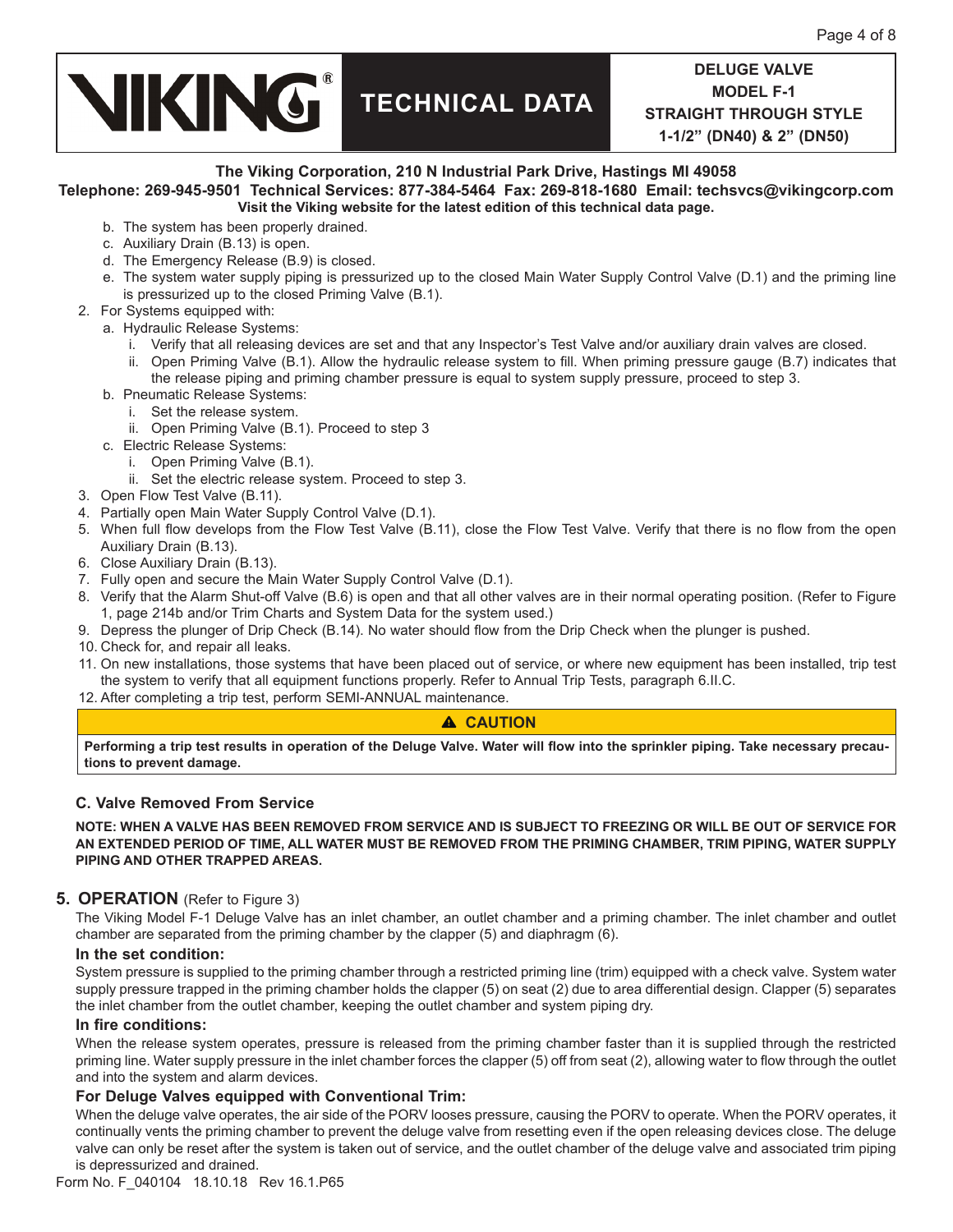

#### **The Viking Corporation, 210 N Industrial Park Drive, Hastings MI 49058**

**Telephone: 269-945-9501 Technical Services: 877-384-5464 Fax: 269-818-1680 Email: techsvcs@vikingcorp.com Visit the Viking website for the latest edition of this technical data page.**

#### **6. INSPECTIONS, TESTS AND MAINTENANCE** (Refer to Figures 1 & 3)

*NOTICE*

**The owner is responsible for maintaining the fire protection system and devices in proper operating condition. The Deluge Valve must be kept from freezing conditions and physical damage that could impair its operation.**

### **WARNING**

**Any system maintenance which involves placing a control valve or detection system out of service may eliminate the Fire Protection capabilities of that system. Prior to proceeding, notify all Authorities Having Jurisdiction. Consideration should be given to employment of a Fire Patrol in the affected areas.**

#### **I. Inspection**

It is imperative that the system be inspected and tested on a regular basis. The frequency of the inspections may vary due to contaminated water supplies, corrosive water supplies or corrosive atmospheres. Also, the alarm devices, detection systems or other connected trim may require a more frequent schedule. For minimum maintenance and inspection requirements, refer to NFPA 25. In addition, the Authority Having Jurisdiction may have additional maintenance, testing, and inspection requirements which must be followed. The following recommendations are minimum requirements.

**A. Weekly -** Weekly visual inspection of the Viking Deluge Valve is recommended.

- 1. Verify that the Main Water Supply Control Valve (D.1) is open and that all other valves are in their normal operating position and appropriately secured. (refer to Figure 1 and/or Trim Charts and System Data for the system used)
- 2. Check for signs of mechanical damage, leakage, and/or corrosive activity. If detected, perform maintenance as required. If necessary, replace the device.
- 3. Verify that the valve and trim are adequately heated and protected from freezing and physical damage.
- \*\* For normal operating position, refer to Figure 1 and/or Trim Charts and System Data for the system used.

#### **II. Tests**

#### **A. Quarterly Water Flow Alarm Test**

Quarterly testing of water flow alarms and performance of a Main Drain Test is recommended and may be required by the Authority Having Jurisdiction.

- 1. Notify the Authority Having Jurisdiction and those in the area affected by the test.
- 2. To test the local electric alarm (if provided) and/or mechanical water motor alarm (if provided), OPEN the alarm test valve (B.10) in the Deluge Valve trim.
	- a. Electric alarm pressure switches (if provided) should activate.
	- b. Electric local alarms should be audible.
	- c. The local water motor gong should be audible.
	- d. If equipped with remote station alarm signaling devices, verify that alarm signals were received.
- 3. When testing is complete, CLOSE the Alarm Test Valve (B.10).
- 4. Verify:
	- a. All local alarms stop sounding and alarm panels (if provided) reset.
	- b. All remote station alarms reset.
	- c. Supply piping to water motor alarm properly drains.
- 5. Verify that the Alarm Shut-off Valve (B.6) is OPEN, and the Alarm Test Valve (B.10) is CLOSED.
- 6. Verify that the outlet chamber is free of water. No water should flow from the Drip Check (B.14) when the plunger is pushed.
- 7. Notify the Authority Having Jurisdiction and those in the affected area that testing is complete.

#### **B: Quarterly Main Drain Test**

- 1. Notify the Authority Having Jurisdiction and those in the area affected by the test.
- 2. Record pressure reading from the water supply pressure gauge (B.12).
- 3. Verify that the outlet chamber of the Deluge Valve is free of water. No water should flow from the drip check (B.14) when the plunger is pushed.
- 4. Fully OPEN the Flow Test Valve (B.11).
- 5. When a full flow is developed from the Flow Test Valve (B.11), record the residual pressure from the water supply pressure gauge (B.12).
- 6. When the test is complete, SLOWLY CLOSE the Flow Test Valve (B.11).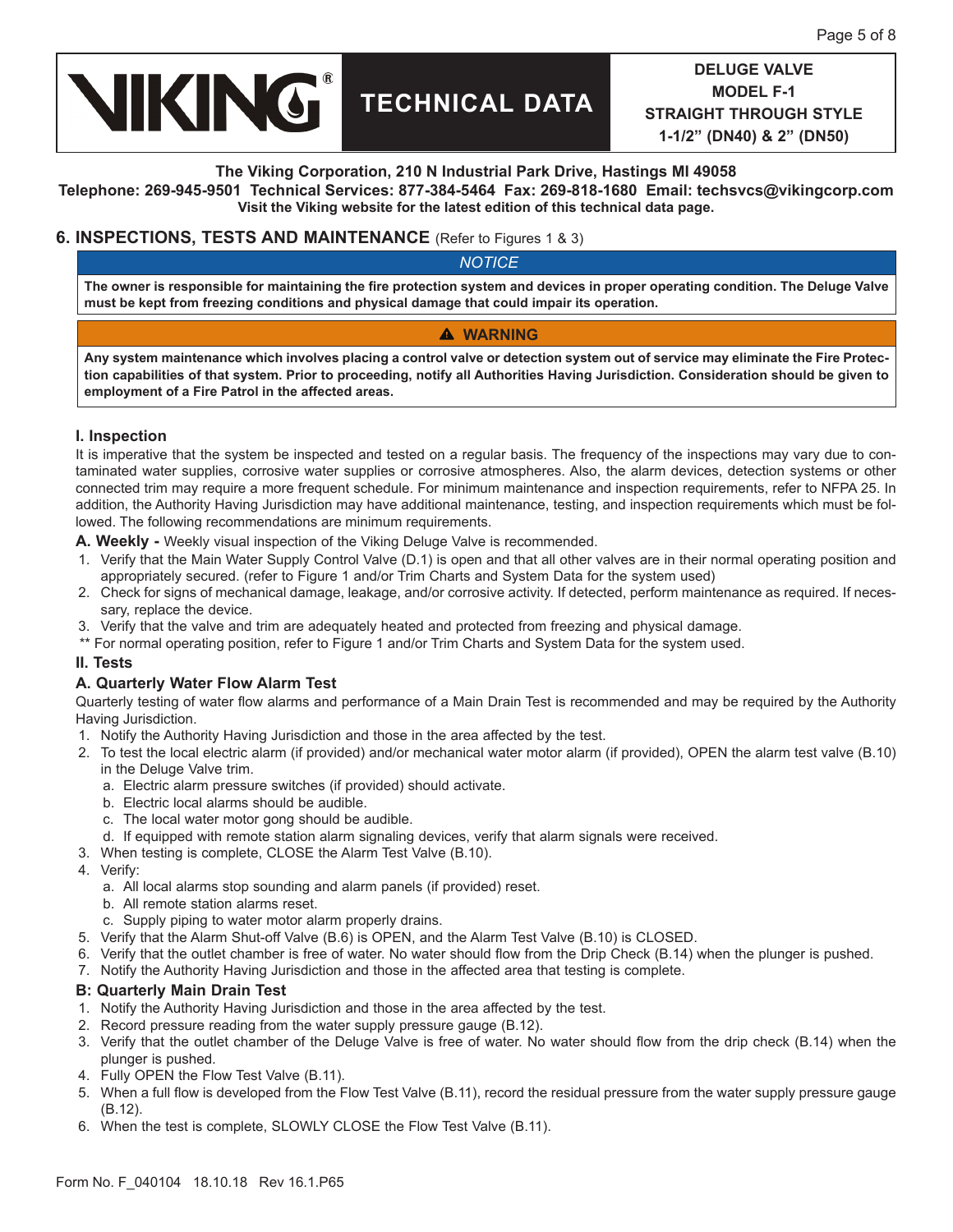

#### **The Viking Corporation, 210 N Industrial Park Drive, Hastings MI 49058**

**Telephone: 269-945-9501 Technical Services: 877-384-5464 Fax: 269-818-1680 Email: techsvcs@vikingcorp.com Visit the Viking website for the latest edition of this technical data page.**

- 7. Compare test results with previous flow information. If deterioration of the water supply is detected, take appropriate steps to restore adequate water supply.
- 8. Verify:
	- a. Normal water supply pressure has been restored to the inlet chamber, the priming chamber, and the release system. The pressure on the priming chamber water pressure gauge should equal the system water supply pressure.
	- b. All alarm devices and valves are secured in normal operating position (refer to Figure 1 and/or Trim Charts and System Data for the system used).
- 9. Notify the Authority Having Jurisdiction that the test is complete. Record and/or provide notification of test results as required by the Authority Having Jurisdiction.

### **C. Annual Trip Tests**

## **CAUTION**

**Performing this test results in operation of the Deluge Valve. Water will flow into the sprinkler piping and from any open sprinklers and/or nozzles. Take necessary precautions to prevent damage.**

- 1. Notify the Authority Having Jurisdiction and those in the area affected by the test.
- 2. Fully open the Flow Test Valve (B.11) to flush away any accumulation of foreign material.
- 3. Close the Flow Test Valve (B.11).
- 4. Trip the system by operating the release system. Allow a full flow to pass through the Deluge Valve. Water flow alarms should operate.
- 5. When test is complete:
	- a. Close the Main Water Supply Control Valve (D.1).
	- b. Close the Priming Valve (B.1).
	- c. Open the Auxiliary Drain Valve (B.13).
	- d. Open all system main drains and auxiliary drains. Allow the system to drain completely.
- 6. Perform semi-annual maintenance. Refer to paragraph 6.III.B Semi-Annual Maintenance.
- 7. Place the system in service. Refer to Item 4.B.
- 8. Notify the Authority Having Jurisdiction that the test is complete. Record and/or provide notification of test results as required by the Authority Having Jurisdiction.
- **III. Maintenance** (Refer to Figure 1 & 3)

## *NOTICE*

**Where difficulty in performance is experienced, the valve manufacturer or his authorized representative shall be contacted if any field adjustment is to be made.**

#### **A. After Each Operation:**

- 1. Sprinkler systems that have been subjected to a fire must be returned to service as soon as possible. The entire system must be inspected for damage, and repaired or replaced as necessary.
- 2. Deluge Valves and trim that have been subjected to brackish water, salt water, foam, foam/water solution, or any other corrosive water supply, should be flushed with good quality fresh water before being returned to service.
- 3. Perform SEMI-ANNUAL maintenance after every operation.

#### **B. Semi-Annual Maintenance:**

- 1. Remove the system from service. (Refer to Deluge or Preaction System Data that describes systems with the release system used for additional information.)
	- a. Close the Main Water Supply Control Valve (D.1) and Priming Valve (B.1).
	- b. Open the Auxiliary Drain Valve (B.13).
	- c. Relieve pressure in the priming chamber by opening the Emergency Release Valve (B.9).
- 2. Inspect all trim for signs of corrosion and/or blockage. Clean and/or replace as required.
- 3. Clean and/or replace all strainer screens (including B.2).
- 4. Refer to Item 4.B.
- **C. Every Fifth Year**
- 1. Internal inspection of Deluge Valves is recommended every five years unless inspections and tests indicate more frequent internal inspections are required. Refer to DISASSEMBLY instructions provided below.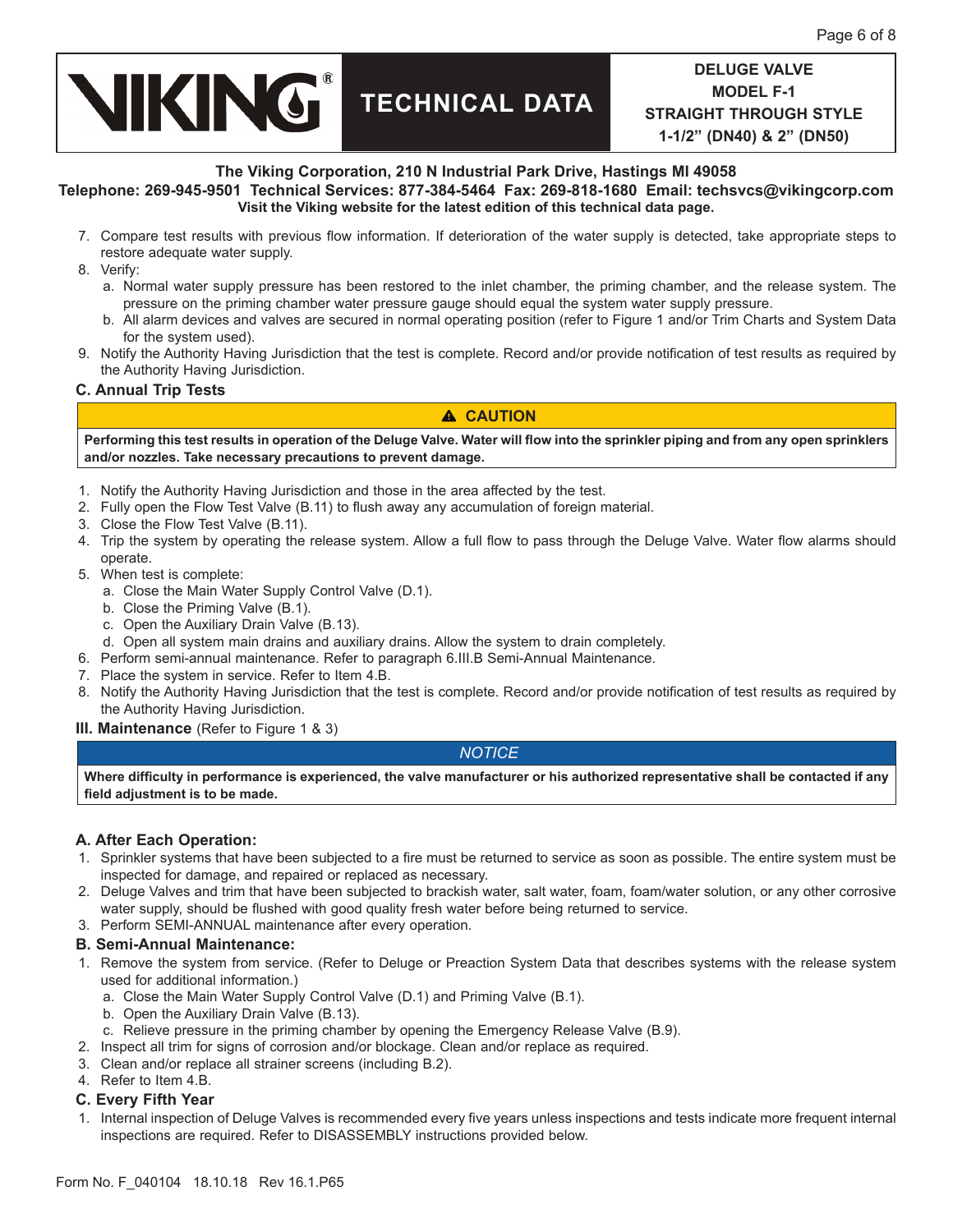**VIKING® TECHNICAL DATA**

**The Viking Corporation, 210 N Industrial Park Drive, Hastings MI 49058**

#### **Telephone: 269-945-9501 Technical Services: 877-384-5464 Fax: 269-818-1680 Email: techsvcs@vikingcorp.com Visit the Viking website for the latest edition of this technical data page.**

- 2. Internal inspection of strainers, and restricted orifices is recommended every five years unless inspections and tests indicate more frequent internal inspections are required.
- 3. Record and provide notification of inspection results as required by the Authority Having Jurisdiction.
- **D. Valve Disassembly** (Refer to Figure 3)
- 1. Remove the valve from service (see the release system description and Technical Data for additional information). Close the main control valve, open the main drain valve. Release the pressure in the priming chamber by opening the Emergency Release Valve.
- 2. Remove trim as required to allow removal of cover (4).
- 3. Remove screws (9).
- 4. Lift cover (4) from body (1).
- 5. Remove clapper assembly (3, 5, 6, 7, & 10) by lifting it from the body (1).
- 6. Inspect seat (2). If replacement is necessary, remove screws (11). Remove old seat (2) and o-ring (12). Replace with new seat (2) and o-ring (12). Replace screws (11).
- 7. To replace the diaphragm rubber (6), remove the circle of screws (10). Remove the clamp ring (3) and remove the diaphragm rubber (6).
- 8. To replace the seat rubber assembly (7), clapper assembly (3, 5, 6, 7, & 10) must be removed from the valve. Remove the circle of screws (11). Seat rubber assembly (7) can be removed.

**NOTE: PRIOR TO INSTALLING A NEW CLAPPER RUBBER (6) OR SEAT RUBBER ASSEMBLY (7), MAKE CERTAIN THAT ALL SUR-FACES ARE CLEAN AND FREE OF FOREIGN MATTER. THE PLATED SEAT (2) MUST BE SMOOTH AND FREE OF NICKS, BURRS OR INDENTATIONS.**

#### **E. Valve Reassembly**

- 1. Prior to reassembly flush the valve of all foreign matter.
- 2. To reassemble, reverse disassembly procedure.

## **7. AVAILABILITY AND SERVICE**

The Viking Deluge Valve and accessories are available through a network of Domestic, Canadian, and International Distributors. See the Viking Corp. Web site for your closest distributor or contact The Viking Corporation.

## **8. GUARANTEES**

For details of warranty, refer to Viking's current list price schedule or contact Viking directly.

#### **Maximum Allowable Pilot Heights for Select Equivalent Lengths of Hydraulic Release Piping Model F-1 Deluge Valves with 1/16" (1.6 mm) Restricted Orifice**

Graph is based on 1/2" (15 mm) pilot sprinklers installed on 1/2" (15 mm) schedule 40 galvanized release system piping. If the maximum height of hydraulic release piping exceeds the limits shown on the graph, use Pneumatic or Electric Release System.